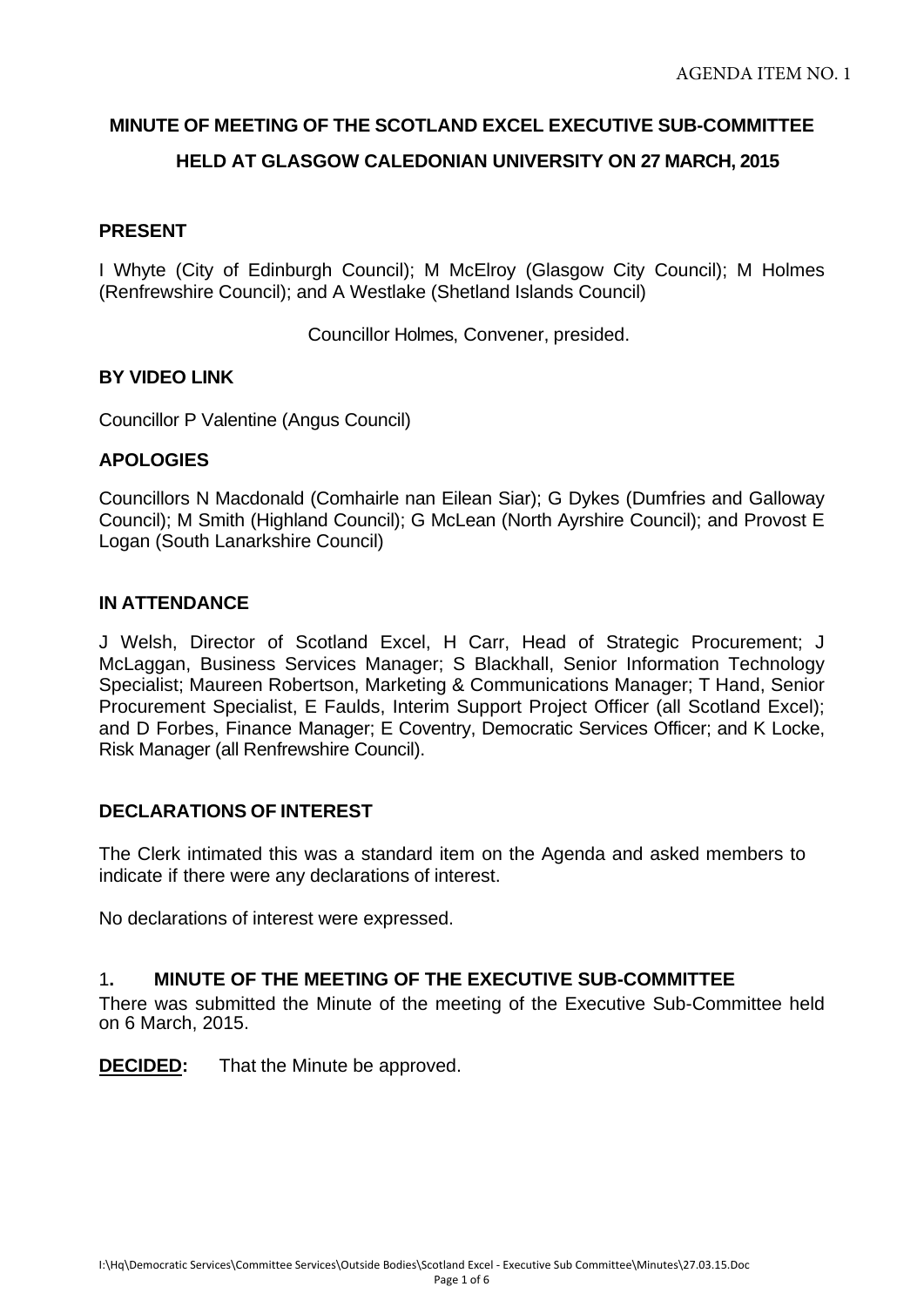# 2. **REVENUE BUDGET MONITORING REPORT**

There was submitted a Revenue Budget Monitoring report by the Treasurer and Director of Scotland Excel for the period 1 April, 2014 to 27 February, 2015.

**DECIDED**: That the report be noted.

# 3. **ASSOCIATE MEMBER REPORT**

There was submitted a report by the Director which provided details of the review of the fee structure for Associate Members of Scotland Excel and outlined proposals for interim fees for Associate Membership to enable further work on funding options to be developed.

The report indicated that in addition to the 32 Local Authorities who were members of Scotland Excel there were 60 Associate Members of the organisation. Once approved for membership by committee, associates could access the Scotland Excel frameworks and benefit from discounted places on training courses delivered by Scotland Excel. The membership fees for these organisations had not been reviewed for a number of years and as Scotland Excel moved toward the delivery of a new business plan a review of the membership arrangements and fees was prudent. Appendix 1 to the report provided details of the current Associate Members.

Current membership fees were based on a number of factors with a set fee of £150 with additional amounts added from a matrix based upon the number of staff and number of locations that the organisation would require suppliers to service.

The report proposed a three tier structure for associate members. Fees for first tier members would be based on a membership fee plus a percentage of the organisation's annual spend over an agreed figure. As an indication this flexible element of the fee would be in the region of 1 or 2% of spend.

For second tier organisiations there would be a minimum fee of £500. However, some flexibility in this fee would be exercised and if there were clear community benefits in waiving the fee this would be considered where appropriate.

The bottom tier would be council "arms length organisations" (ALEOs) who accessed the full range of Scotland Excel contracts and training. There was no fee for Council ALEOs however these organisations will still have to make formal application to become associate members and meet the legal requirements of membership.

Following discussion it was agreed that consideration required to be given to an appeals process, a mechanism for rebates, a review of tier designation when organisations expand and consultation prior to introduction. Accordingly it was agreed that a report should be submitted to the next meeting.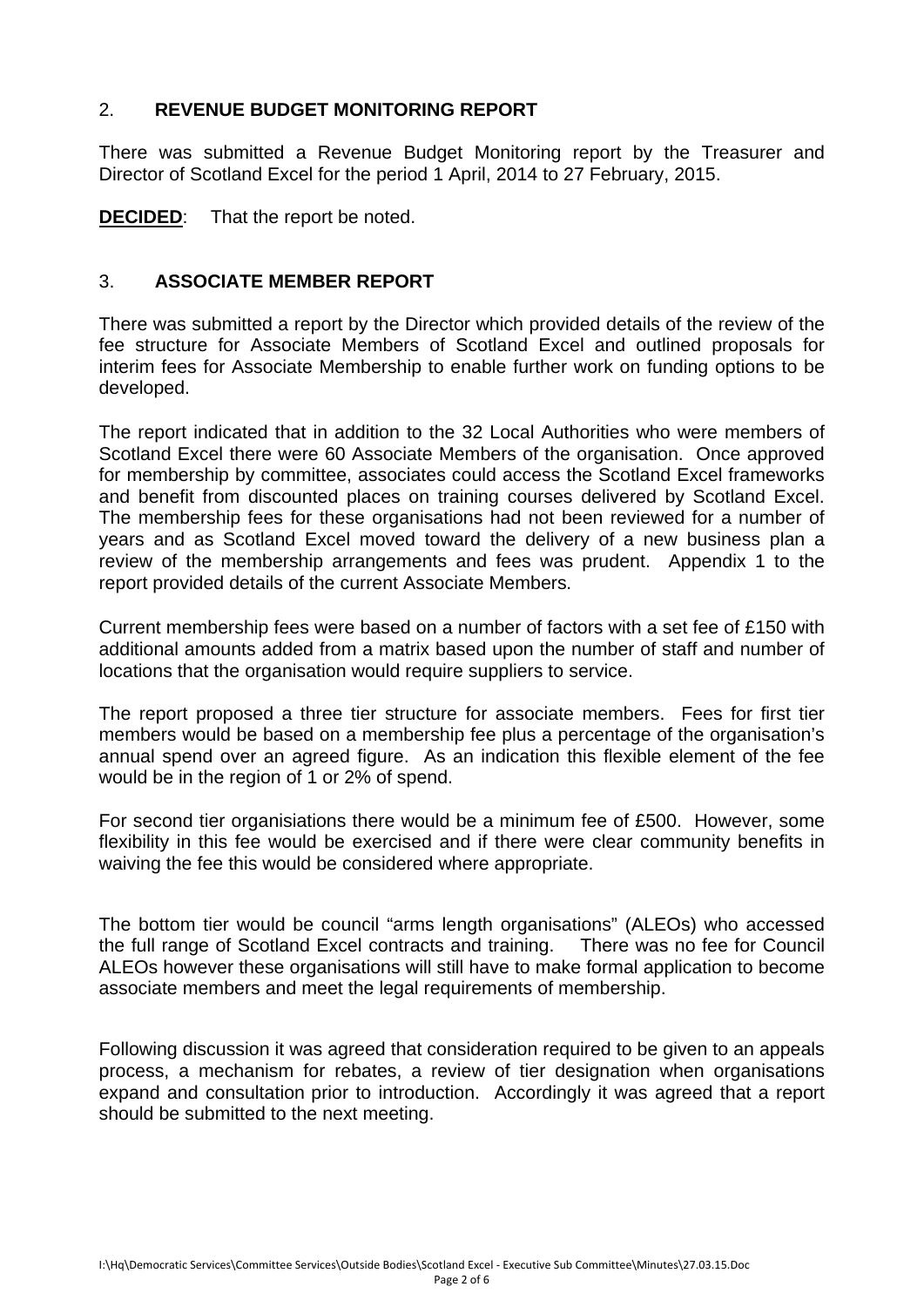# **DECIDED:**

- a) That the report be noted; and
- b) That a report be submitted to the next meeting providing details of an appeals process, a mechanism for rebates, a mechanism for review of tier designation when organisations expand, and consultation prior to introduction..

# 4. **ASSOCIATE MEMBER APPLICATION – SB CARES**

There was submitted a report by the Director of Scotland Excel indicating that a request for associate membership of Scotland Excel had been received from SB Cares. It was noted that SB Cares was an Arms Length External Organisation (ALEO) established by Scottish Borders Council through which it would deliver the Council's statutory duties.

**DECIDED:** That the SB Cares application to join Scotland Excel as an associate member be approved subject to completion and signing of the SLA.

## 5. **COMMUNICATIONS UPDATE**

A presentation was give by the Marketing Manager providing an update on the Scotland Excel communications strategy.

**DECIDED:** That the update be noted.

## 6. **SUPPLIER EXCELLENCE AWARDS AND DEVELOPMENT EVENT**

There was submitted a report by the Director providing details of the Scotland Excel Supplier Excellence Awards and Development Event which would take place on Thursday 11<sup>th</sup> June at the Glasgow Royal Concert Hall to celebrate good practice, innovation and suppliers who go the extra mile.

**DECIDED:** That the report be noted.

# 7. **CONTRACT FOR APPROVAL – HEAVY PLANT**

There was submitted a report by the Director of Scotland Excel relative to the framework for the purchase of heavy plant covering the period from 1 March 2015 to 28 February 2018 with an option to extend for up to 1 year to 28 February 2019. The framework covers a range of vehicles and machinery purchased by Councils for operational purposes.

The report indicated that the framework was split into seven lots designed to attract as many companies as possible which supply heavy plant to Councils and to allow tenderers to bid for specific lots.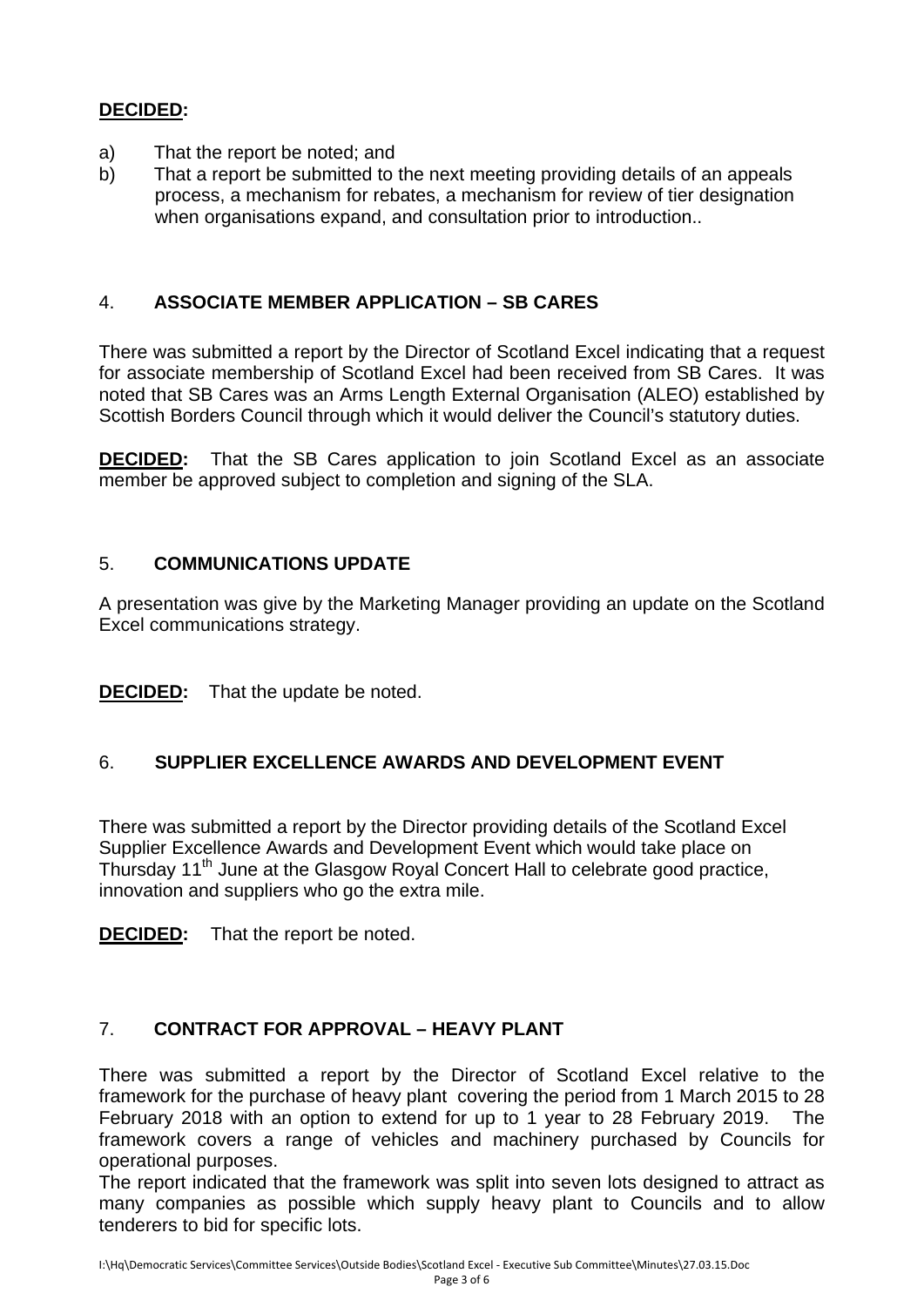The forecast annual spend for participating councils was £10.3m per annum equating to £41.2m over the term of the framework including the extension period.

To date 31 Councils and Tayside Contracts had confirmed participation in this framework. East Ayrshire Council is currently carrying out its own tender exercise and will not participate.

**DECIDED:** That the business be awarded as follows:

### **Lot 1 – Excavators**

Scot JCB Ltd Hamilton Bros Engineering Ltd Caledonian Plant Liebherr Great Britain Ltd Lloyd Ltd

## **Lot 2 - Pedestrian Operated Rollers/Compactors/Sprayers/Rammers**

Hamilton Bros Engineering Ltd Scot JCB Ltd Caledonian Plant Bomag GB Ltd

### **Lot 3 – Ride-on Rollers**

Scot JCB Ltd Caledonian Plant Bomag GB Ltd

## **Lot 4 – Towed Compressors/Asphalt Mixer**

Scot JCB Ltd

### **Lot 5 – Compressors/Generators/Pumps**

Hamilton Bros Engineering Ltd Scot JCB Ltd Caledonian Plant

## **Lot 6 – Forklifts/Telehandlers**

Scot JCB Ltd Terberg Matec UK Ltd Lloyd Ltd Liebherr Great Britain Ltd

### **Lot 7 - Trailers**

Hamilton Bros Engineering Ltd Lloyd Ltd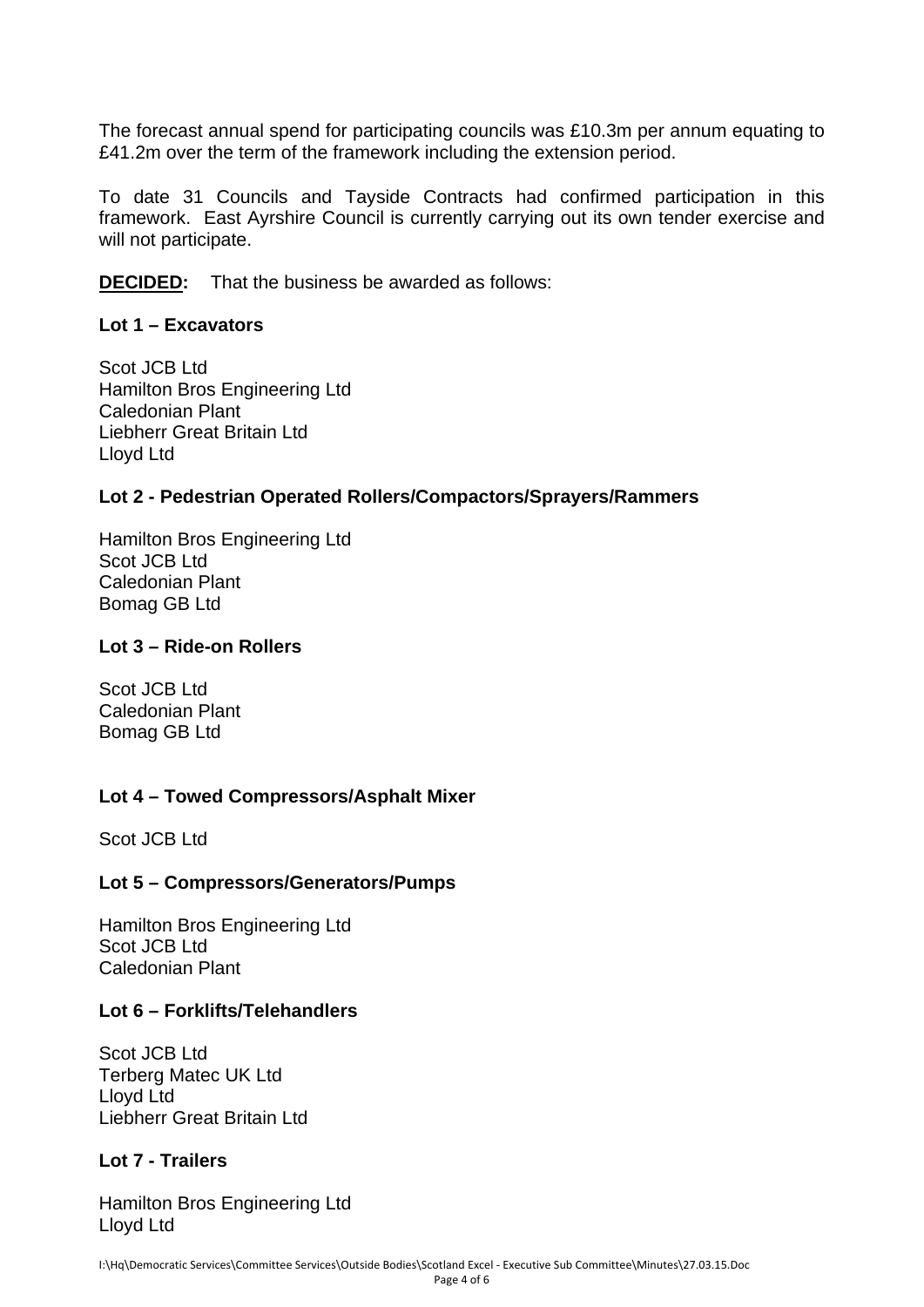# 8. **PROFESSIONAL INDEMNITY COVER**

There was submitted a report by the Clerk relative to renewal OF Scotland Excel's professional indemnity cover.

On 20 June 2014, the Clerk submitted at paper to the Scotland Excel Joint Committee that set out insurance options for professional indemnity insurance to cover the risk of claims relating to Scotland Excel's procurement functions. The Joint Committee agreed that cover of £10 million should be put in place with a deductible of £50,000. The cover was arranged and has been in place from 1 July 2014, expiring on 31 March 2015.

The report outlined the position with regards to renewing Scotland Excel's professional indemnity cover.

## **DECIDED:**

- a) That it be agreed that cover be renewed on existing terms with effect from 1 April 2015, at an annual premium cost of £63,600; and
- b) That delegated authority be granted to the Director of Scotland Excel to put this cover in place on an annual basis subject to the cover continuing to provide best value, and in consultation with Renfrewshire Council's insurance brokers and advisors, provided there is no significant increase (i.e. a maximum premium of £100,000) in the risks covered or the value of the cover.

## 9. **DATE OF NEXT MEETING**

The next meeting would be held on 15 May, 2015.

## **EXCLUSION OF PRESS AND PUBLIC**

**The Board resolved that the press and public be excluded from the meeting during consideration of the following item of business as it was likely, in view of the nature of the business to be transacted that if members of the press and public were present there would be disclosure to them of confidential information as defined in Section 50A (2) of the Local Government (Scotland) Act 1973.** 

## 10. **SECURE CARE VARIATION REPORT**

There was submitted a report by the Director of Scotland Excel relative to the increase in weekly fees for secure care places spread across four dedicated secure units.

Following approval by the Scotland Excel Sub Committee on 10 May 2013, Scotland Excel established four national contracts for 78 secure care beds. The contracts, which came into force on 1 July 2013, were awarded to the four independent providers of secure care in Scotland.